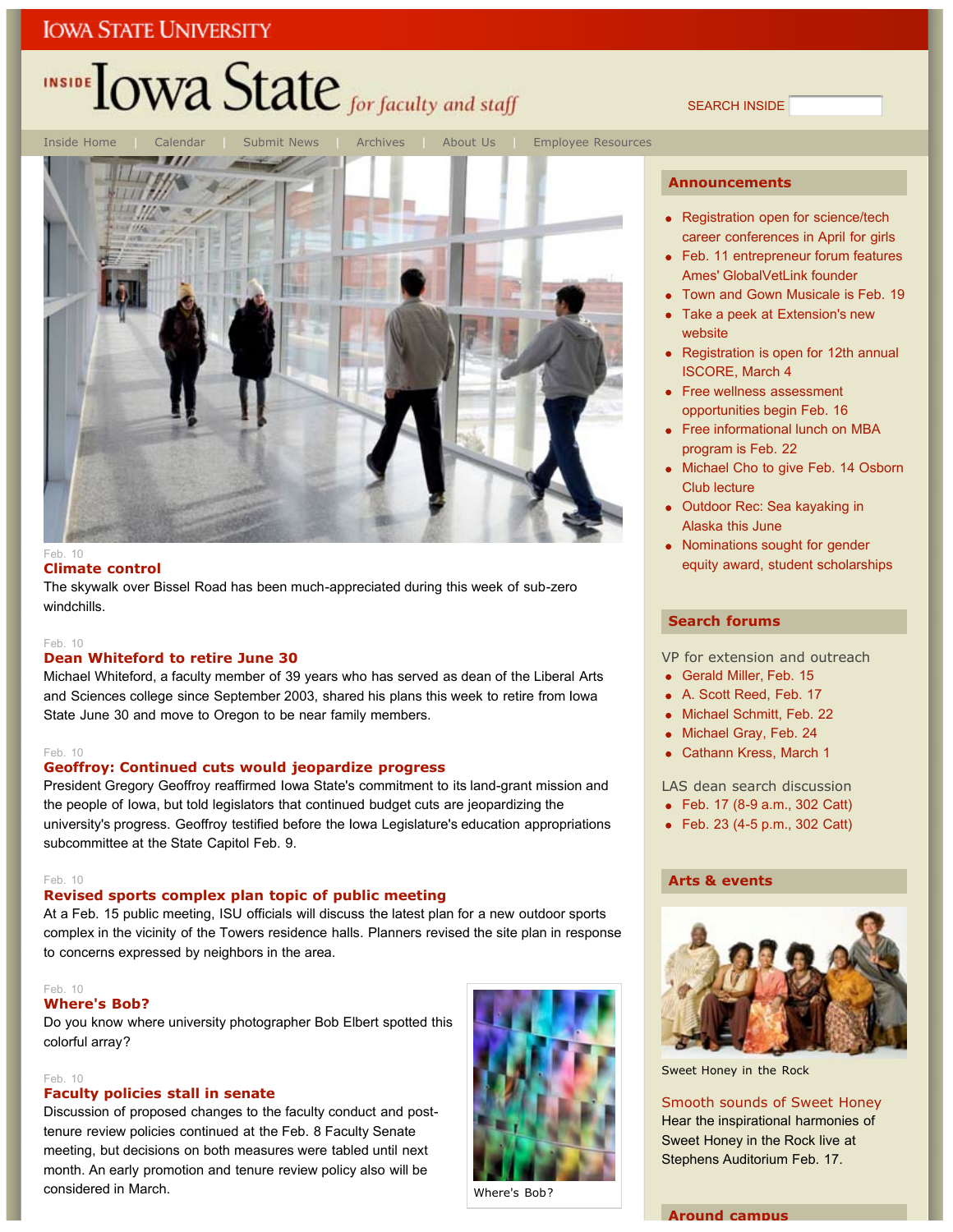#### Feb. 10 **Public forum part of athletics NCAA certification process**

Groups engaged in a six-month study of the athletics program will discuss their findings and seek input during a Feb. 28 public forum. The self-study and forum are part of the NCAA Division I certification process currently under way at Iowa State.

#### Feb. 10

#### **Regents take first look at proposed 2011-12 tuition rates**

During the Feb. 3 state Board of Regents meeting, Iowa State officials proposed a tuition increase next year of 5 percent for resident students and 3.5. percent for nonresidents. The regents are expected to make a decision on the tuition request at their March 23 meeting.

#### Feb. 10 **Smells like spring**

Exotic orchids varieties will be available for viewing and purchasing at Reiman Gardens' annual Orchid Fest this weekend.

#### Feb. 10

#### **Estimate on flood, wind damage drops**



The estimated costs of recovery from summer floods and windstorms on campus is lower than \$40 million and perhaps closer to \$30 million. Vice president for business and finance Warren Madden recently

updated the state Board of Regents on the new estimate, down from the original \$50 million.

#### Feb. 10

#### **Extension VP candidates named**

Five finalists for Iowa State's Vice President for Extension and Outreach post include interim VP Gerald Miller and alumni Michael Gray and Cathann Kress. Campus interviews for the five begin next week.

Published by University Relations, inside@iastate.edu, (515) 294-7958, Ames, Iowa 50011. Copyright © 1995-2011, Iowa State University of Science and Technology. All rights reserved. • Global comprehensive health organization locates to ISU

#### **Inside tools**

Print this edition (PDF) RSS | Twitter

**Around campus**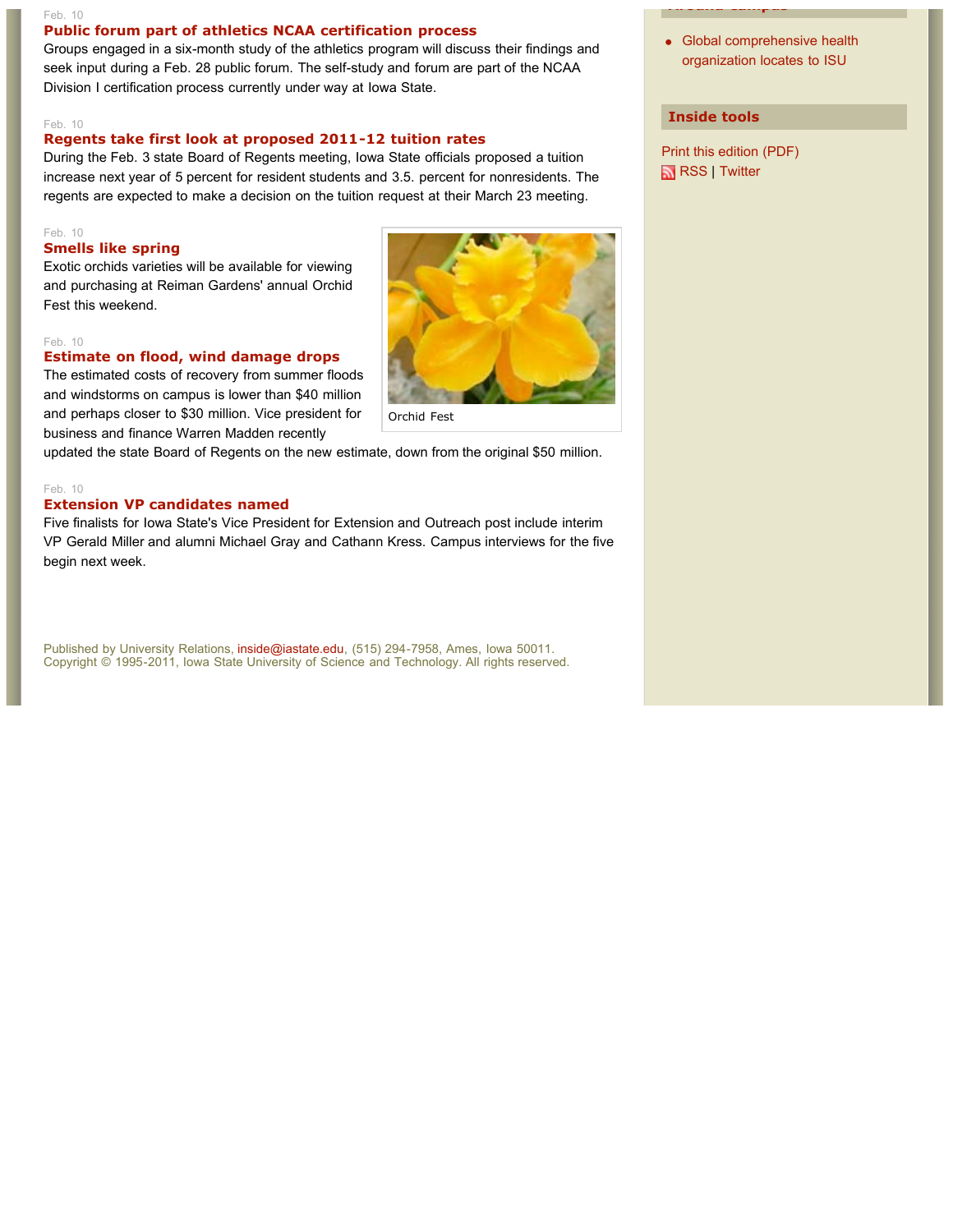## **IOWA STATE UNIVERSITY**

## INSIDE **IOWA State** for faculty and staff

SEARCH INSIDE

Feb. 10, 2011





## **Can I get one of those?**

With sub-zero windchills nearly round the clock, it's a good week for skywalks and tunnels and any other option that keeps us indoors. Here, students stroll over Bissel Road between Howe and Hoover halls. Take heart; spring break is four weeks away. *Photo by Bob Elbert*.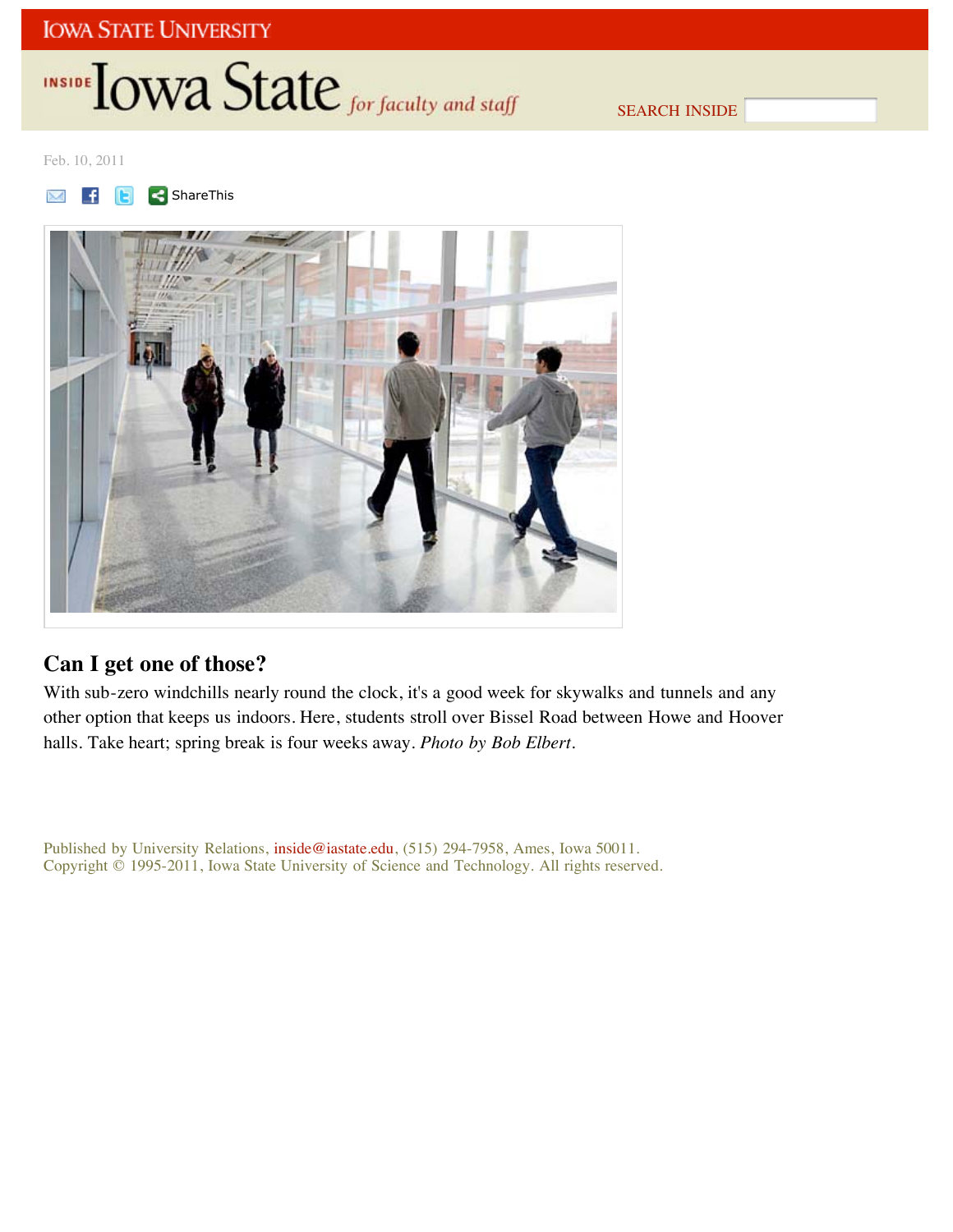SEARCH INSIDE

Feb. 10, 2011

**ShareThis** 

### **LAS' dean Whiteford announces his June 30 retirement**

by Anne Krapfl

Liberal Arts and Sciences dean Michael Whiteford announced to members of his college community this week that he will retire on June 30 and move to Oregon to be closer to family members. Whiteford has been a faculty member in the anthropology department for 39 years and LAS dean since September 2003, including seven months as interim dean.

"I've had an absolutely terrific career at this institution," Whiteford said. "I will leave with decidedly mixed feelings. I will always be a Cyclone."

Whiteford was named dean about the same time the university launched the quiet phase of its sevenyear capital campaign. Donors responded to his leadership with more than \$70 million in gifts to the LAS college. Among other things, this created nearly 100 student scholarships and 14 endowed professorships and chairs, and provided the private component needed to construct Hach Hall, a state-of-the-art classroom and laboratory facility for the chemistry department.

Whiteford gave students new, active roles in the LAS college. The student ambassadors assist with student recruitment and represent the college at events such as Veishea. His Dean's Student Leadership Council serves in an advisory capacity to Whiteford; members also learn about leadership during twice-monthly sessions with the dean and his staff.

During the last several tough budget years, Whiteford's leadership also has been apparent in his ability to compel productive discussions about efficiencies and change in a college with wide diversity of academic disciplines and departments.

Executive vice president and provost Elizabeth Hoffman said she will appoint an interim dean later this spring. Nominations for the interim post should be submitted by Feb. 18 directly to Hoffman.

"I've enjoyed working with Mike in two different capacities: from 1993 to 1997, when he was chair of anthropology and I was LAS dean, and since 2007, when I returned to Iowa State to serve as provost," Hoffman said. "I will miss him greatly, but wish him well as he enjoys his grandchildren in retirement."

Hoffman has appointed Engineering dean Jonathan Wickert and Graduate College dean and associate provost for academic programs David Holger to co-chair the search committee for Whiteford's successor. Hoffman welcomes suggestions to fill other spots on the search committee; send suggestions by Feb. 25 to Hoffman, Wickert or Holger.

In addition, Hoffman, Wickert and Holger will host two open forums to discuss search committee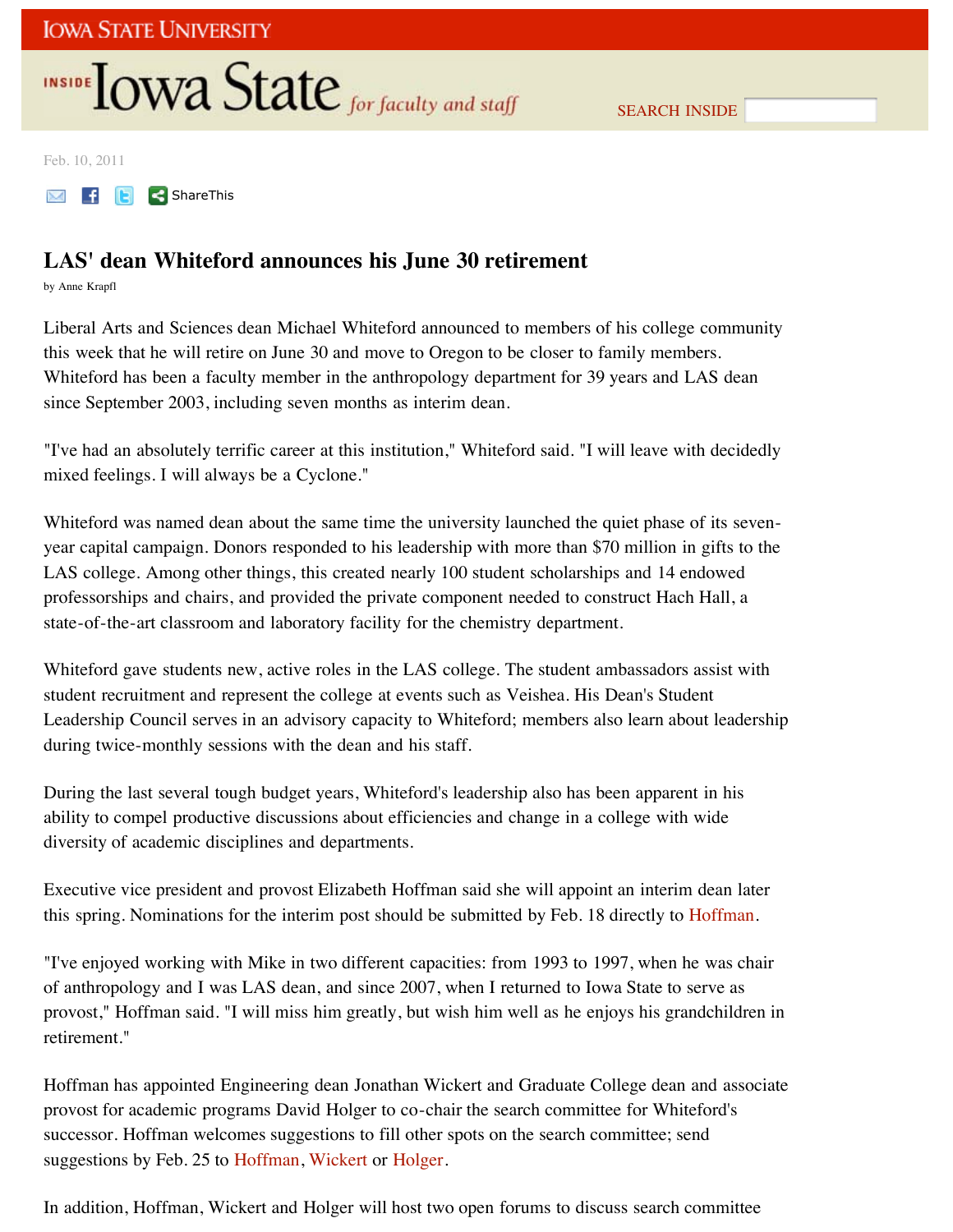membership, the search process and attributes to be sought in the new dean. The forums will be:

- Feb. 17, 8-9 a.m., 302 Catt
- Feb. 23, 4-5 p.m., 302 Catt

Hoffman said her intent is to have a new dean in place no later than summer 2012.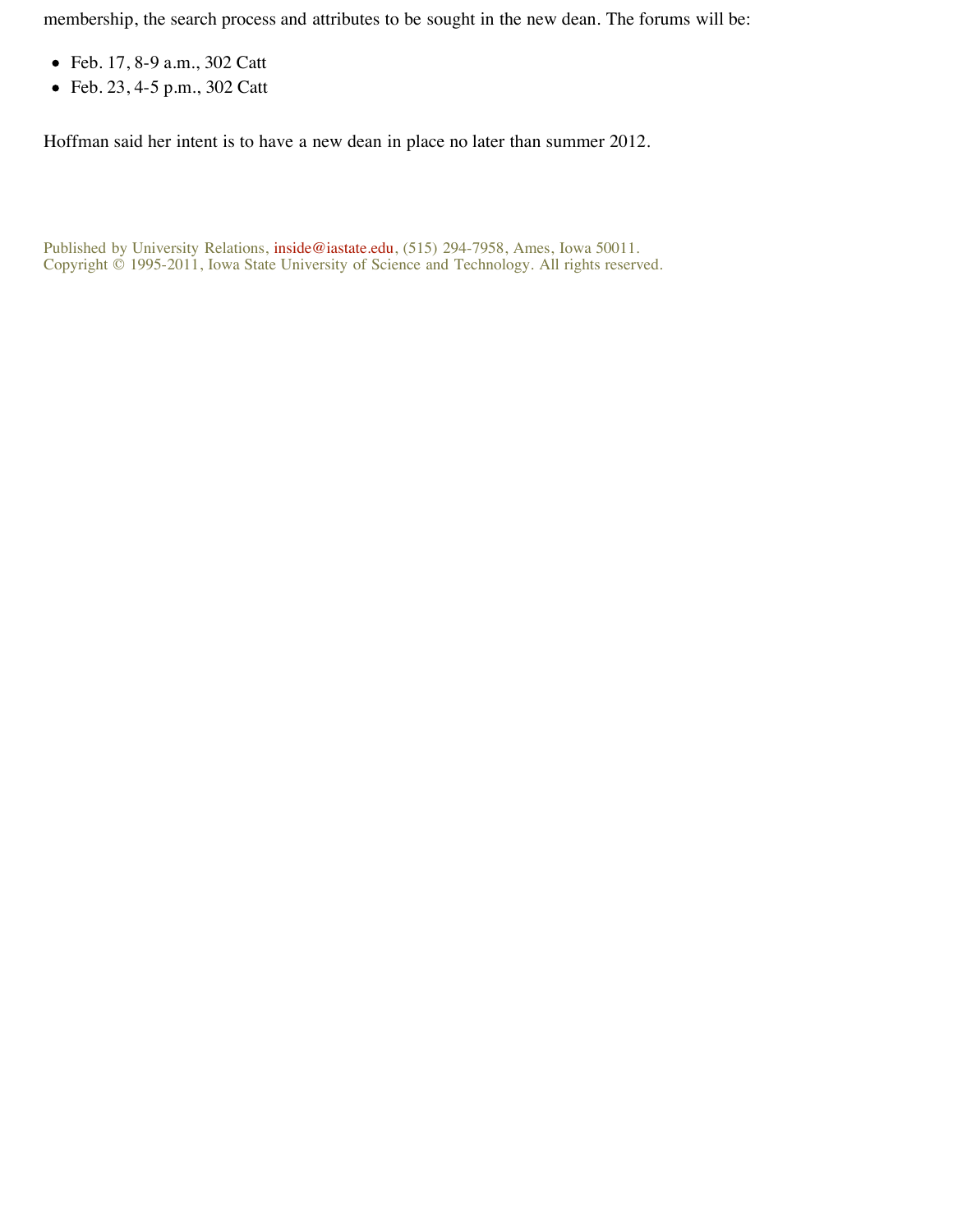SEARCH INSIDE

Feb. 10, 2011

 $\begin{array}{|c|c|c|}\n\hline\n\end{array}$   $\begin{array}{|c|c|}\n\hline\n\end{array}$  ShareThis M

## **Geoffroy: Continued cuts would jeopardize progress**

by John McCarroll

Iowa State president Gregory Geoffroy reaffirmed Iowa State's commitment to its land-grant mission and the people of Iowa, but told legislators that continued budget cuts are jeopardizing the university's progress. Geoffroy testified before the Iowa Legislature's education appropriations subcommittee at the State Capitol Feb. 9.

Geoffroy said appropriations to Iowa State during the past two years were reduced \$62 million, and Gov. Terry Branstad's recommended 6 percent cut in fiscal year 2012 would lower support to ISU by an additional \$10 million.



Geoffroy testified to the Legislature's education appropriations subcommittee.

He told legislators that Iowa State's graduation rate is up and its

nationally recognized learning communities program is enhancing students' academic success.

"But all of this is put in jeopardy by these budget cuts," he testified. "Overall, we've worked very hard to maintain high quality."

Geoffroy outlined administrative consolidations and efficiency changes over the past two years and noted that faculty and staff members have made sacrifices, including furloughs, no general salary increases and reductions in university retirement contributions.

State Board of Regents president David Miles (see Miles' presentation to the Regents) told the subcommittee that a more prosperous future for the state of Iowa requires an investment in education.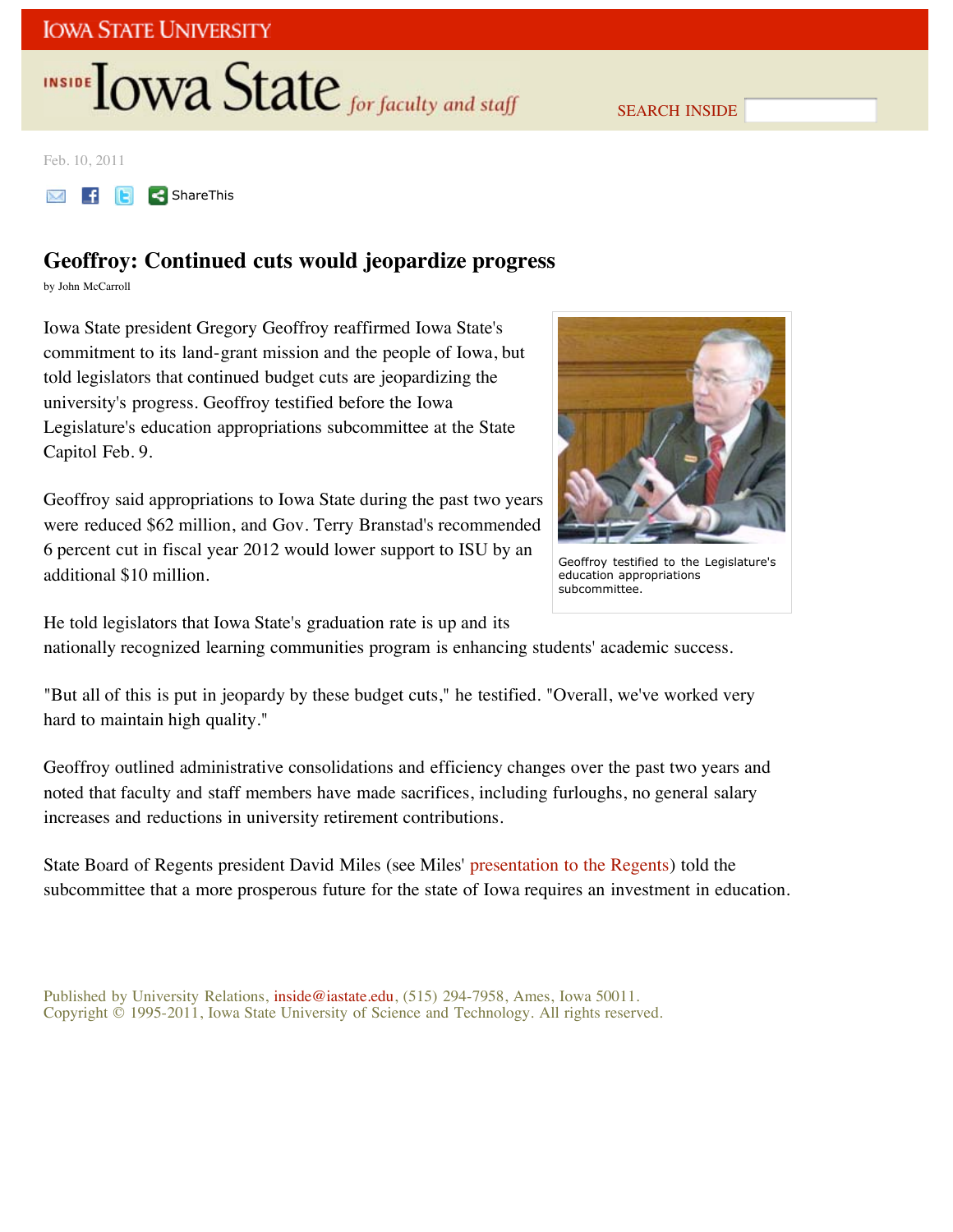SEARCH INSIDE

Feb. 9, 2011

**MFIE**  $\prec$ 

## **Revised sports complex plan ready for Feb. 15 public meeting**

by Diana Pounds

Responding to concerns expressed by neighbors, Iowa State officials recently revised plans for a new outdoor sports complex in the vicinity of the Towers residence halls.

Both the original and current plans call for situating the complex for Cyclone softball, soccer and track and field in the green space east of Wallace and Wilson residence halls. Facilities on the new site will include a track, soccer field, softball stadium and locker rooms.

The latest plan moves those facilities farther south on the green space, putting more distance between the complex and the Storm Street neighborhood to the north. In comparison to the original plan, it also preserves more open space for use by ISU students and local residents.

## **Public forum** Tuesday, Feb. 15, 7 p.m. Knapp Storms dining complex

**Neighborhood issues**

In a recent meeting with neighborhood representatives, ISU officials said the new plan addresses some of the neighbors' concerns about proper management of storm water, directing site traffic in a way that is less intrusive to neighborhoods and preserving green space.

Vice president for business and finance Warren Madden also told the neighborhood representatives that officials had explored and, ultimately, ruled out a third option of locating the new sports complex in the existing Southwest Athletics Complex, which currently includes softball, baseball and track facilities.

View preliminary site plan schematic.

"Developing the new sports complex at that site is substantially more expensive, results in fewer playing fields and requires the relocation of other university activities," Madden said.

### **Public meeting Feb. 15**

ISU officials will discuss the current plan and answer questions during a public forum Tuesday, Feb. 15, at 7 p.m. in the Knapp Storms dining complex. It's the second such meeting on the sports complex. In early December, ISU officials held a forum on the original plan. Neighbors and any other interested community and university members are welcome to attend.

## **Fields for intramural, club sports**

The site of the proposed complex currently is used by ISU recreation services for intramural and club activities such as rugby, soccer, flag football and lacrosse. While green space in the complex will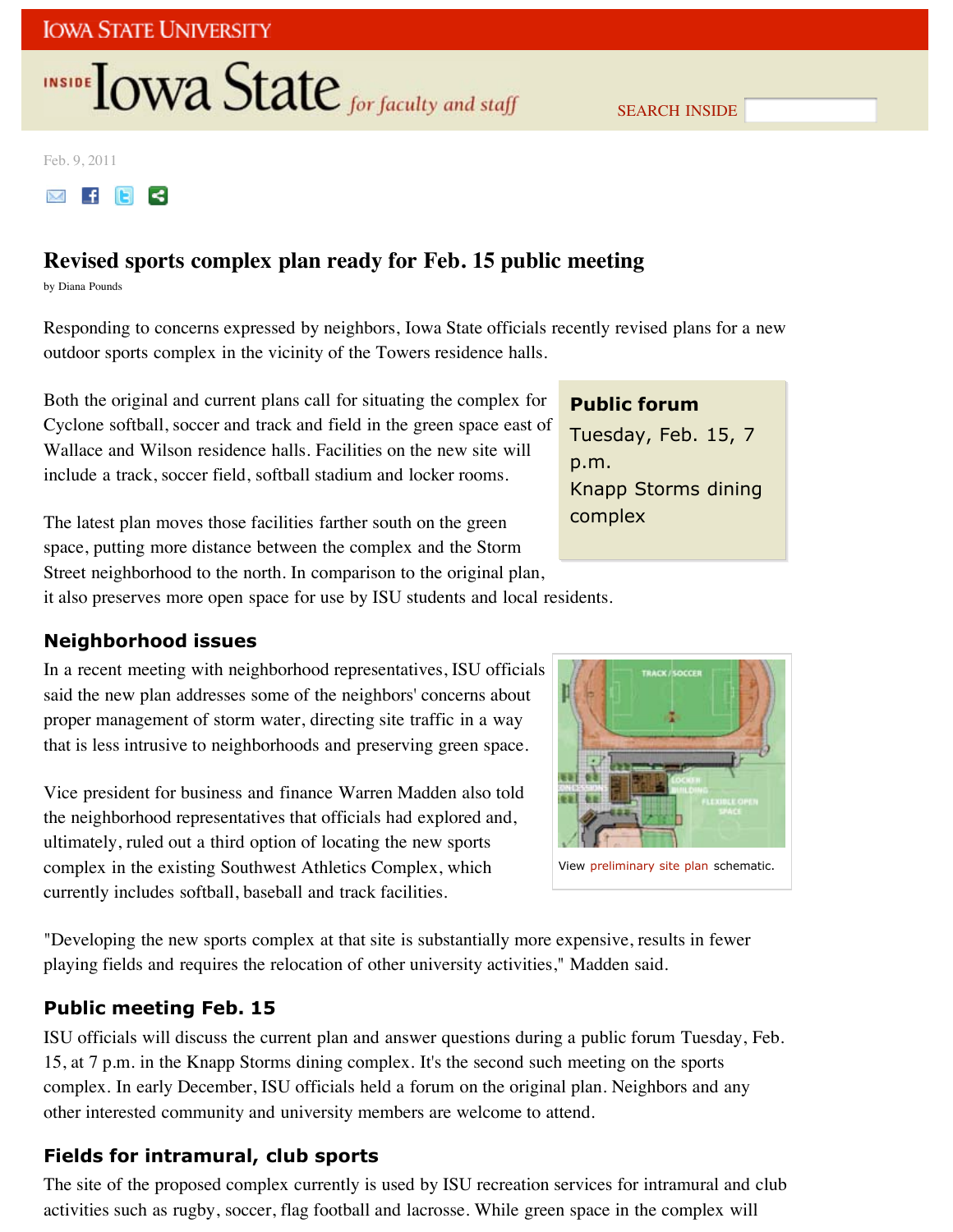accommodate some of those activities, most will be transferred to the:

- Existing Southwest Athletics Complex, which is northwest of the Wallace-Wilson residence halls
- Current soccer complex east of the Lied Center.

### **Financing the complex**

The athletics department proposes to pay for the approximately \$13 million sports complex with private gifts and debt financing that uses discretionary and other gift revenues. Neither general university support nor new student fees will be sought.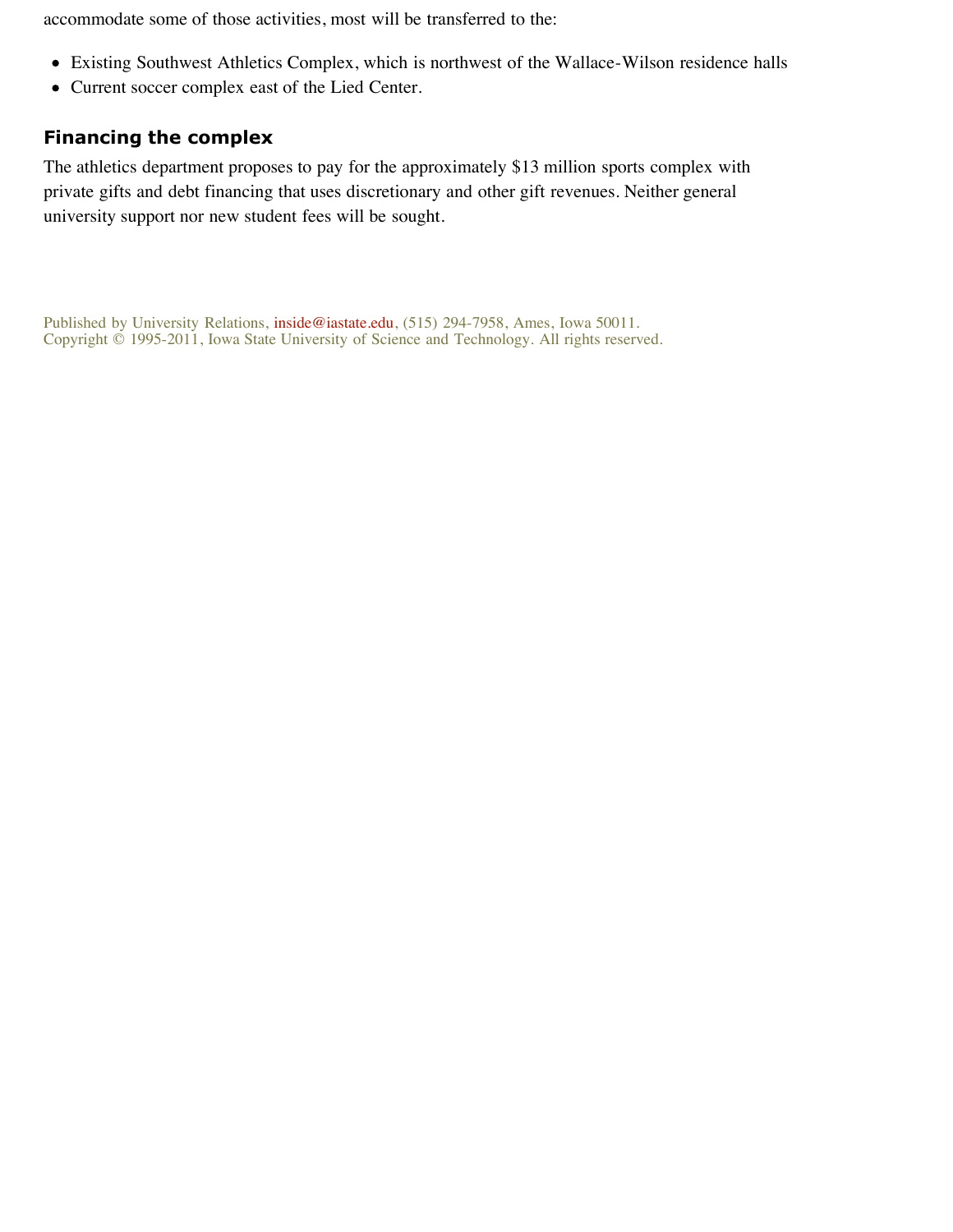SEARCH INSIDE

Feb. 10, 2011





## **Where's Bob?**

University photographer Bob Elbert shot an exterior surface of the C6 virtual reality facility in Howe Hall. This part of the wall is made of a very thin micro-embossed film resembling holographic material, sandwiched between clear acrylic for stability and to let it "float" off C6's primary wall. Direct light on the film reflects in a prismatic way and creates rainbow-like effects in the Howe Hall spaces surrounding C6.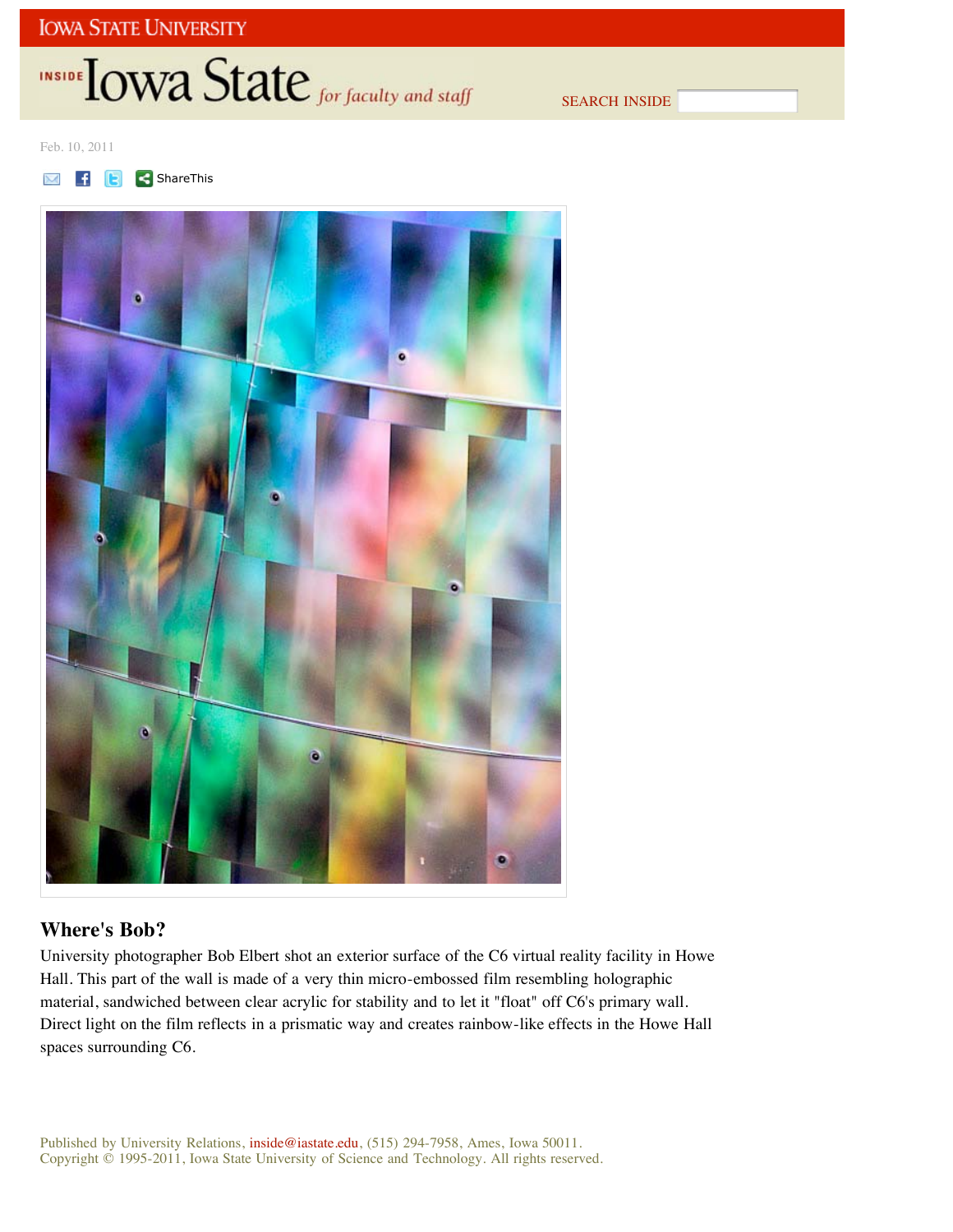Feb. 10, 2011

**M f E** < ShareThis

### **Faculty policy changes stall in senate**

by Erin Rosacker

Discussion continued on a pair of *Faculty Handbook* items at the Feb. 8 Faculty Senate meeting. In January, senators postponed a decision on proposed changes to the faculty conduct policy and introduced revisions to the post-tenure review policy. Both were carried over again for an expected vote at the senate's March 8 meeting.

### **Conduct policy**

The conduct policy changes would add "unacceptable performance of duties" to the list of misconduct items, and outline procedures for dealing with faculty who are not fulfilling the expectations of their position responsibility statement (PRS).

The document has been revised extensively since it was introduced in December. Another amendment was approved Tuesday, and the senate voted to table the discussion of an additional change. The most updated version of the proposed policy should be available on the Faculty Senate website next week.

### **Post-tenure review**

The senate's continued focus on the conduct policy cut short discussion of proposed changes to the post-tenure review policy. The new language would add several items, including the:

- Post-tenure review timeline
- Post-tenure review outcomes
- Role of the department chair
- Role of the dean
- Role of the provost

The short discussion did address why salary considerations were part of the language added to the current review process.

"The concept of adding a salary bump in here was brought up as a way of potentially enticing faculty to take the post-tenure review process more seriously," said president-elect Steve Freeman.

#### **Other business**

- Senators unanimously approved plant pathology's name change to the department of plant pathology and microbiology.
- Changes to the promotion and tenure policy (Faculty Handbook section 5.2.1.3) were introduced, which would allow faculty to request an "early" review for promotion and tenure, especially when previously approved extensions no longer are needed.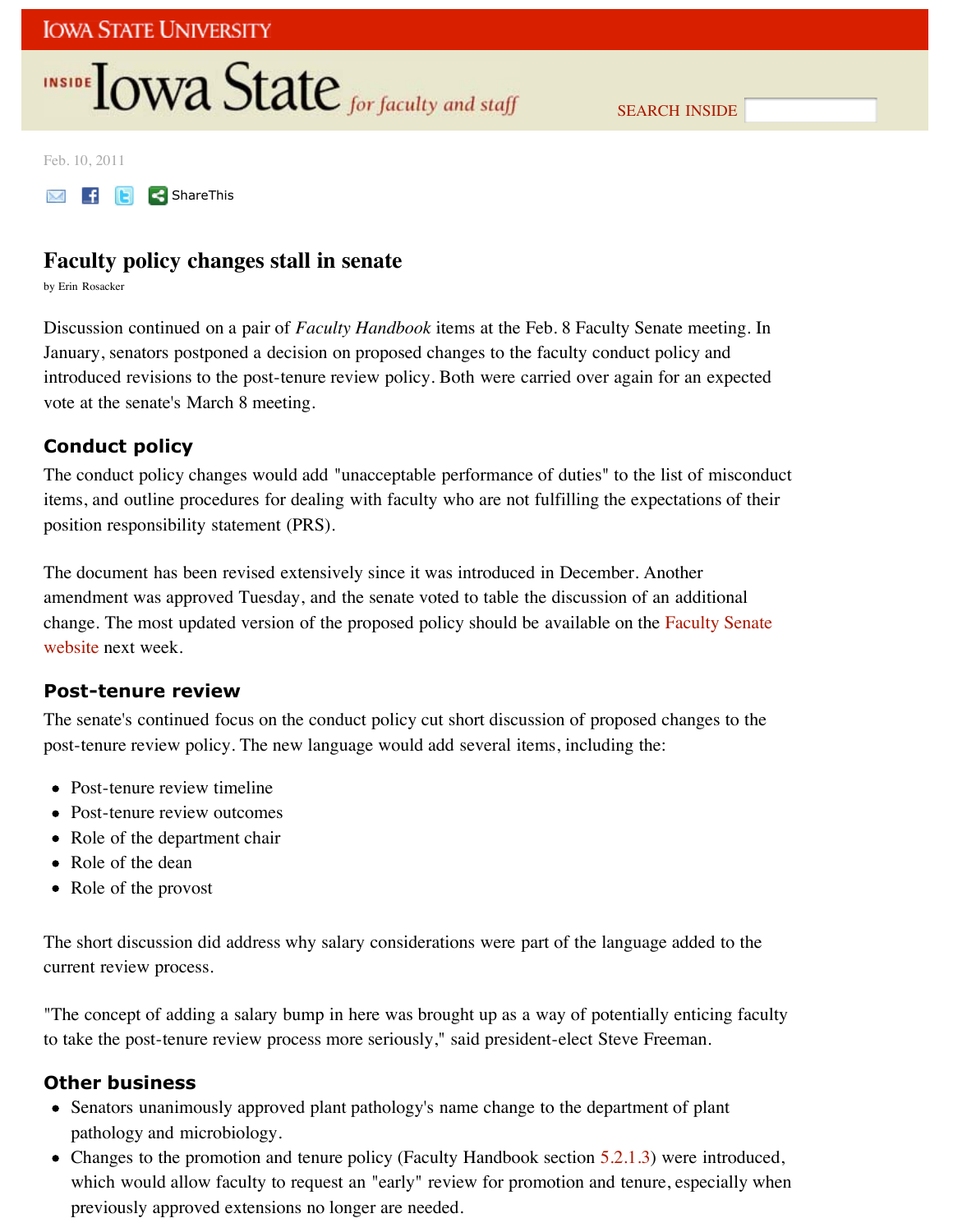Feb. 10, 2011

**M f E ShareThis** 

## **Feb. 28 forum set for comments on athletics NCAA certification process**

by Diana Pounds

A six-month study of Iowa State's athletics program is nearing completion, and the study teams are nearly ready to release and seek public input on their findings. The self-study, undertaken by several teams of ISU faculty, staff, students and community leaders, is part of the NCAA Division I certification process.

### **Public forum on Feb. 28**

The public is invited to attend a Feb. 28 forum on the self-study (5:30-7:30 p.m., Campanile Room, Memorial Union). Participants will get an overview of the study results -- focused on academic progress, NCAA rules compliance, gender/diversity issues and student-athlete wellness -- and have opportunities to ask questions and offer comments.

"Our study teams have taken an in-depth look at our athletics program and our institution's commitment to the principles of the NCAA," said Tahira Hira, executive assistant to the president and chair of the steering committee overseeing the certification process. "With the forum, we welcome even broader public input on the study teams' report. Voices of the public are invaluable to the certification process."

### **Written report available soon**

The complete report on the self-study will be available about a week prior to the forum on the NCAA Certification website. Those who cannot attend the forum are welcome to send their comments to ncaacert@iastate.edu through March 1.

ISU's plan for conducting the study also is available on the certification site.

Iowa State's last certification was in 2002. Division I programs must re-certify every 10 years in a process that resembles an accreditation review for academic programs. Athletics certification is designed to ensure the NCAA's fundamental commitment to integrity in intercollegiate athletics.

### **18-month process**

The self-study is the first part of the 18-month process. Iowa State's self-study report is due to the NCAA by April 29. A peer review team then will visit campus in the fall of 2011, and the NCAA likely will make a decision on certification early in 2012.

### **Team leaders**

ISU faculty, staff and students as well as community leaders are involved in the NCAA certification effort. Following are leaders of the key teams: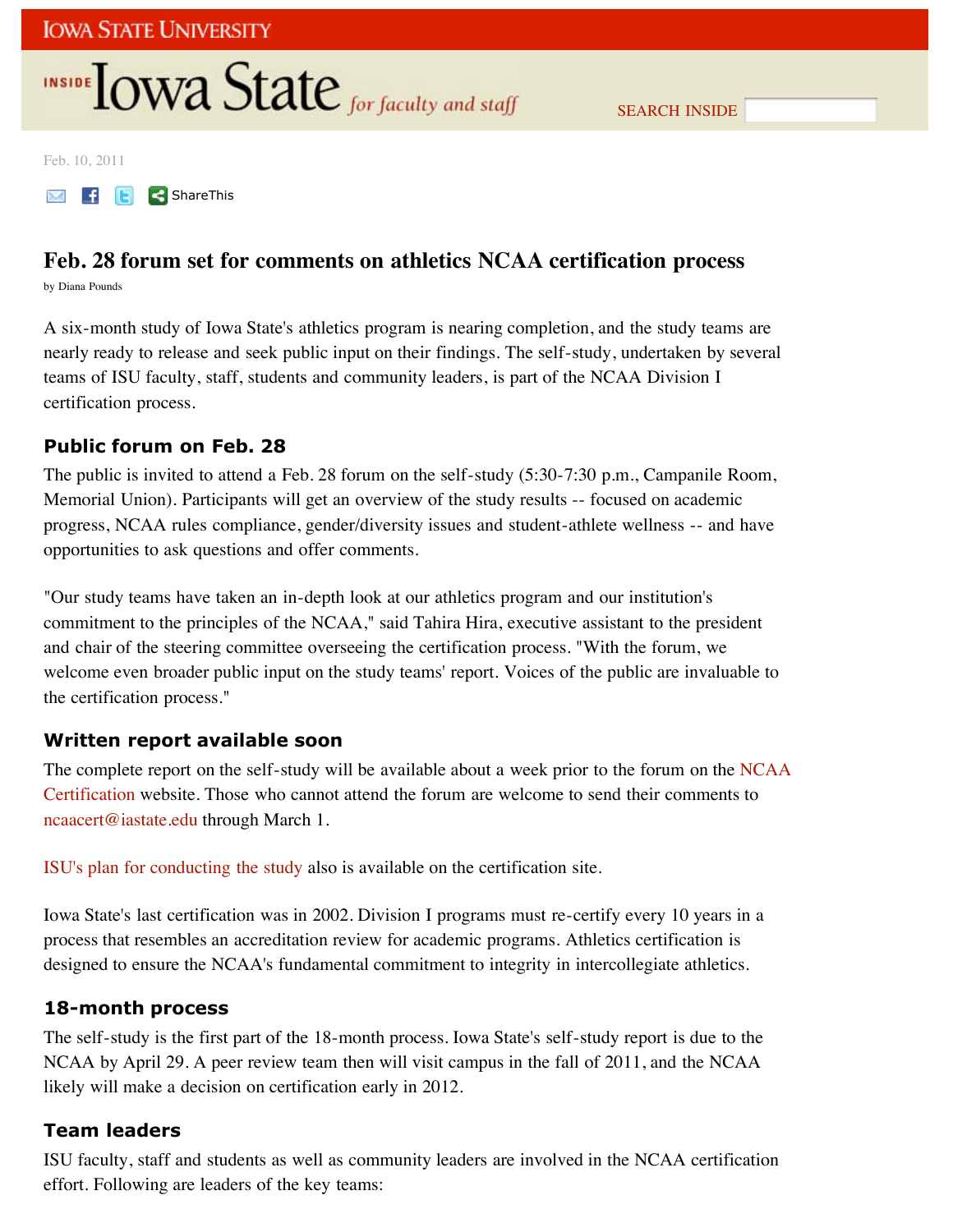- Steering committee: Tahira Hira, executive assistant to the president and professor of consumer economics and personal finance
- NCAA Rules, Governance Subcommittee: Tim Day, associate professor of biomedical sciences
- Academic Integrity: Frank Montabon, associate professor of operations and supply chain management
- Gender/Diversity Issues and Student-Athlete Well-Being: Tonia McCarley, administrative director, NSF Engineering Research Center for Biorenewable Chemicals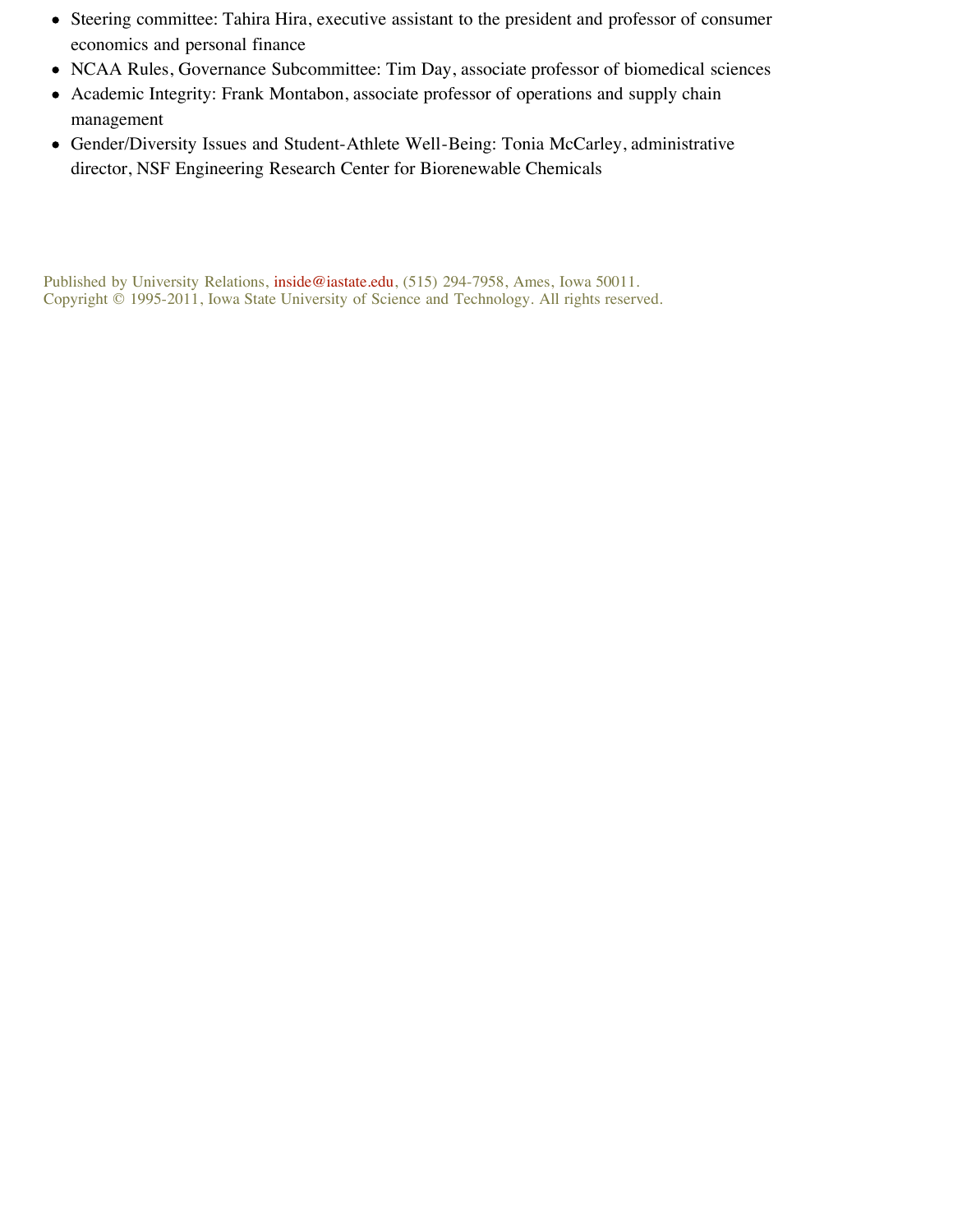Feb. 10, 2011

**M f E ShareThis** 

## **Five percent tuition hike request goes to regents; decision expected in March**

by Anne Krapfl

The state Board of Regents expressed little reaction to a proposal that would increase Iowa State tuition for Iowa residents (undergraduates and graduates) 5 percent and nonresident students 3.5 percent next year. That translates to a tuition increase of \$306 and \$356 for resident undergraduates and graduates, respectively, and \$612 and \$644 for nonresident undergraduates and graduate students. The board met Feb. 3 in Iowa City; a tuition decision is expected at the March 23 meeting in Ames.

A proposed \$183 increase in mandatory student fees -- approximately 20 percent -- largely reflects the opening of the new recreation facility this fall and the beginning of debt payments on \$52 million in bonds. The student recreation fee would rise from \$133.30 per year to \$321.60 per year. As proposed, total mandatory fees would increase to \$1,078 annually for most students.

Combined, proposed tuition and fees would rise about 7 percent for resident students and 4.3 percent for nonresident students. A resident undergraduate would pay \$7,485 for the year; a resident graduate student would pay \$8,507.

## **More regents coverage**

Estimates on summer flood, wind damage are coming down

During his comments to board members, president Gregory Geoffroy said that if approved, the new tuition rates could generate about \$11

million in new revenue to help cover negotiated cost increases for union contract-covered employees; incremental annual increases in utilities, insurance and employee health care; and faculty positions so class sizes can stay smaller and more courses can be offered. But he noted that cuts to Iowa State in Gov. Terry Branstad's proposed budget would total about \$16.7 million.

Pointing to record enrollment levels the past few falls, Geoffroy said that tuition increases -- 6 percent for this year and 4.2 percent last year -- didn't deter students from attending Iowa State.

Geoffroy also said his office staff asked universities in neighboring states -- Illinois, Kansas, Nebraska, Wisconsin -- about their tuition plans for 2011-12. The range they provided, he said, is 4 to 7 percent, with an average of "about 6 percent."

"The 5 percent we're asking for is not out of line with what's happening in our neighboring states," he said.

Government of the Student Body president Luke Roling told board members he's sympathetic to the state funding cuts Iowa State has absorbed in the last three years, but he couldn't support a 5 percent tuition increase.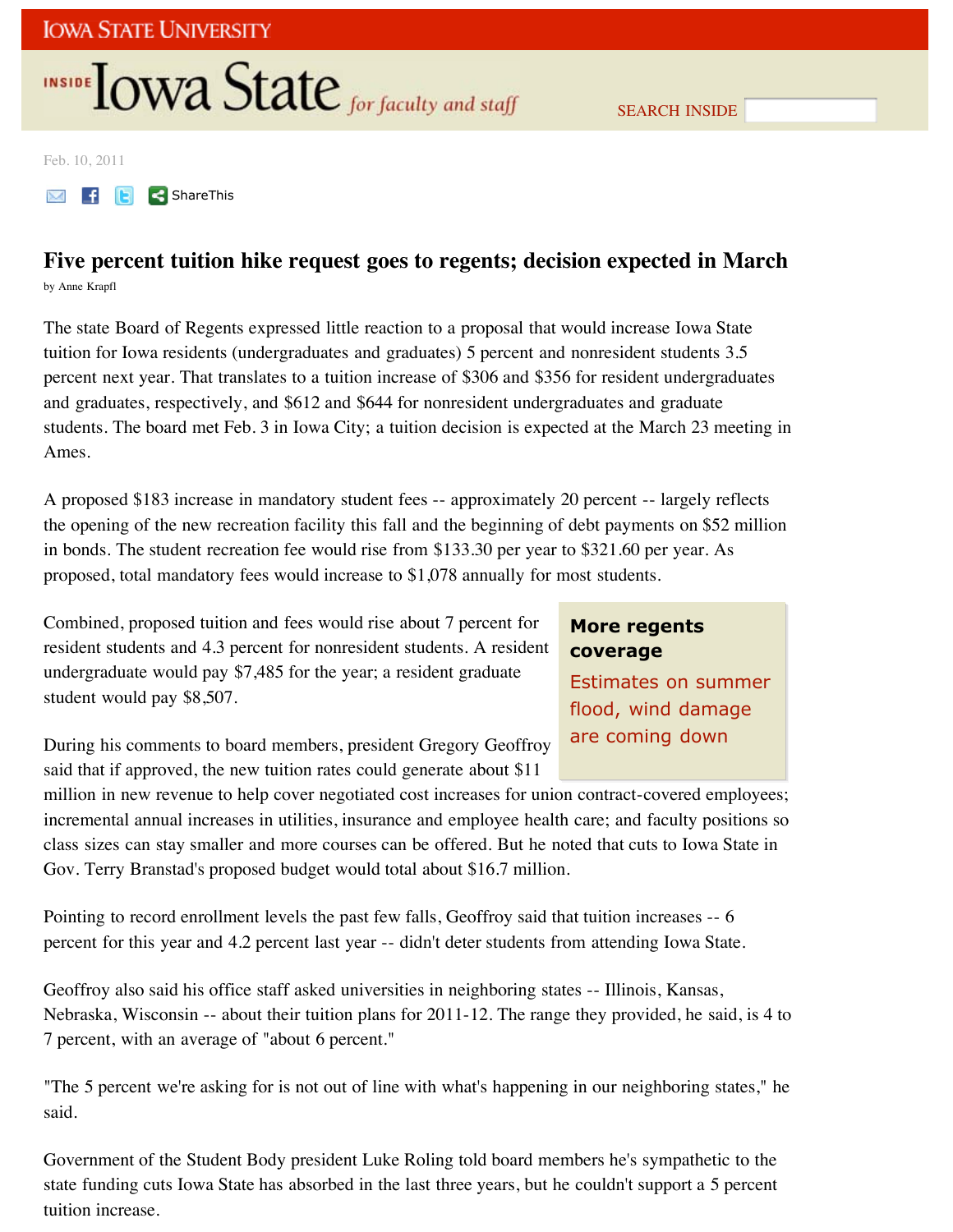"If you approve it, I ask you to reconsider the allocation of financial aid so that those who need it most, get it," he said.

The board uses the projected Higher Education Price Index (HEPI) as a guideline in reviewing proposed tuition increases -- but it is not required to approve increases within the range. The HEPI forecast for FY12 is 2.2 percent to 4.0 percent, with a median of 3.1 percent.

Board president David Miles said that state appropriations to the three public universities is down 24 percent since 2001, and that less than a quarter of those cuts were made up through tuition increases.

"The magnitude of these cuts made it impossible to hold students harmless," he said. "You can only do 'more with less' for so long before quality is compromised.

"Even if we approve this [tuition increase], we are asking the regent universities to do more with less," Miles said.

### **Differential tuition**

Regent Michael Gartner noted that a growing request list for differential tuition from all three regent universities bumps the proposed increase much higher for some students.

"I'm not saying it's good or bad; I just want to point that out," he said.

Differential tuition channels additional dollars into specific programs to boost quality through considerations such as smaller class sizes, cutting-edge research opportunities or additional leadership opportunities for students.

Iowa State has three differential tuition requests for next year:

- Juniors and seniors in both the agricultural systems technology and industrial technology majors, College of Agriculture and Life Sciences, would pay a proposed \$584 extra next fall, the first of three annual increments.
- In the third and final year of a request, juniors and seniors in the College of Business would pay an additional \$500 above their peers in other colleges.
- Business graduate students would pay an additional \$1,600 next year to make up the difference between undergraduate and graduate tuitions in the college as a result of the undergraduate differential tuition.

Following four years of differential increases (2006-07 through 2009-10), juniors and seniors in the College of Engineering continue to pay about \$2,000 more annually in differential tuition.

### **Other student fees**

In a change to the timeline, the universities were required to present their proposals for changes to the former "miscellaneous" student fees (those not related to tuition) at the same time as tuition and mandatory fee proposals. Fees also have been recategorized as either academic or administrative. Board members requested this change last April so they have a complete picture of student fees as they set tuition rates. Previously, miscellaneous fees were discussed in the May-June timeframe.

Iowa State proposes to raise by 5 percent the per-credit-hour rate for extension/continuing education workshops and for summer courses at the Iowa Lakeside Lab field station near Spencer. It also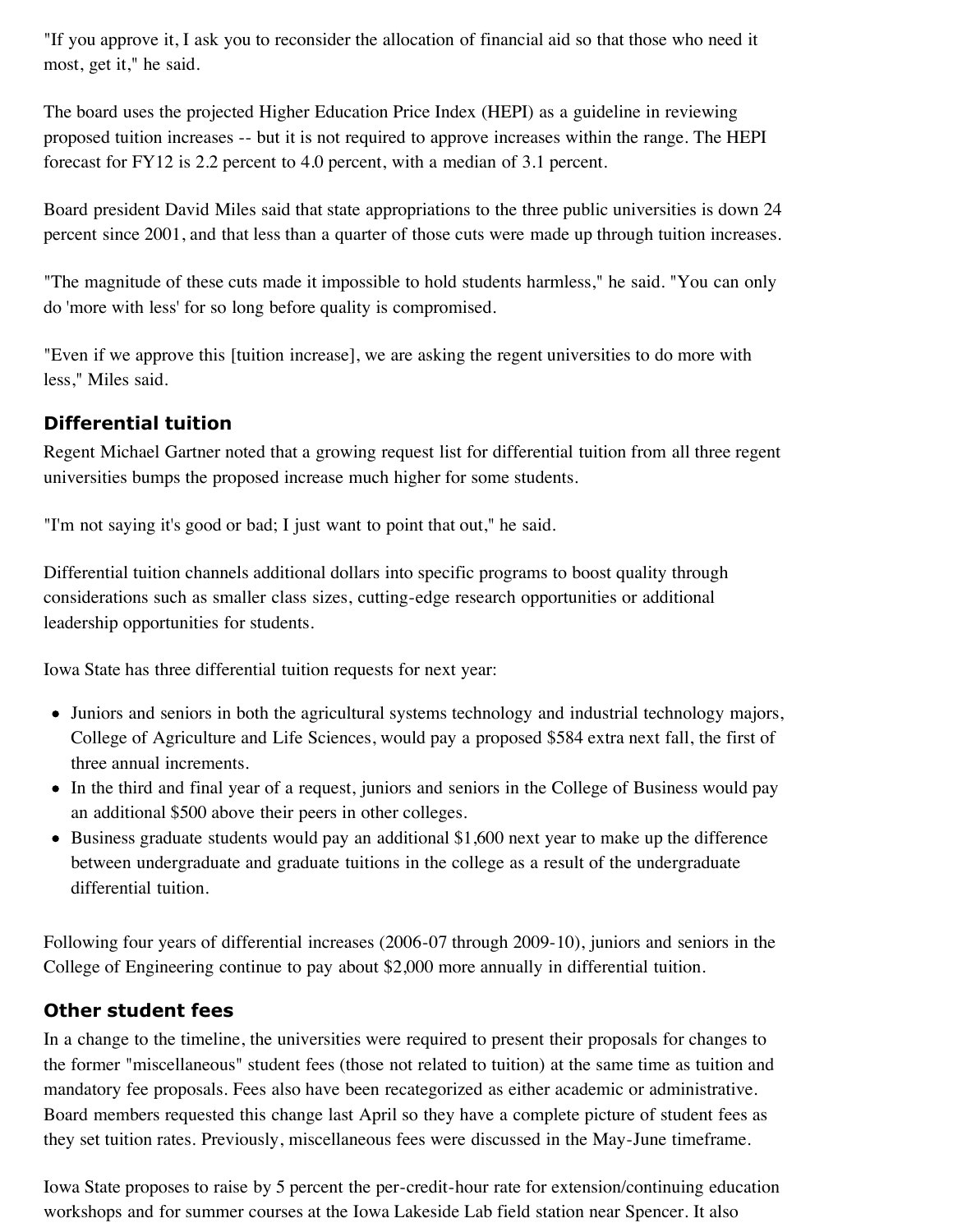proposes to raise the enrollment fee 5 percent for graduate students who have completed their coursework but not their thesis work.

|                              | Tuition only<br>2011-12 | Increase<br>over<br>2010-11 | Tuition<br>and fees<br>$2011 - 12$ | Increase<br>over<br>2010-11 |
|------------------------------|-------------------------|-----------------------------|------------------------------------|-----------------------------|
| <b>Iowa residents</b>        |                         |                             |                                    |                             |
| Undergraduate                | \$6,408                 | 5.0%                        | \$7,485                            | 7.0%                        |
| Business upper division*     | \$7,990                 | 12.0%                       | \$9,107                            | 12.9%                       |
| AST/IT upper division*       | \$6,992                 | 14.6%                       | \$8,285                            | 14.9%                       |
| Engineering upper division   | \$8,494                 | 5.0%                        | \$9,787                            | 6.4%                        |
|                              |                         |                             |                                    |                             |
| Graduate                     | \$7,476                 | 5.0%                        | \$8,507                            | 6.8%                        |
| Business graduate*           | \$9,076                 | 27.5%                       | \$10,147                           | 26.7%                       |
| Engineering graduate         | \$8,616                 | 5.0%                        | \$9,909                            | 6.4%                        |
| Vet Med, years 1-3           | \$17,456                | 5.0%                        | \$18,533                           | 5.8%                        |
| Vet Med, year 4              | \$25,803                | 5.0%                        | \$26,880                           | 5.5%                        |
| <b>Non-resident students</b> |                         |                             |                                    |                             |
| Undergraduate                | \$18,280                | 3.5%                        | \$19,357                           | 4.3%                        |
| Business upper division*     | \$19,844                | 6.2%                        | \$20,961                           | 6.8%                        |
| AST/IT upper division*       | \$18,864                | 6.8%                        | \$20,157                           | 7.3%                        |
| Engineering upper division   | \$20,264                | 3.5%                        | \$21,557                           | 4.2%                        |
|                              |                         |                             |                                    |                             |
| Graduate                     | \$19,192                | 3.5%                        | \$20,223                           | 4.3%                        |
| Business graduate*           | \$20,792                | 12.1%                       | \$21,863                           | 12.5%                       |
| Engineering graduate         | \$20,280                | 3.5%                        | \$21,573                           | 4.2%                        |
| Vet Med, years 1-3           | \$39,990                | $3.1\%$                     | \$41,067                           | 3.5%                        |
| Vet Med, year 4              | \$48,039                | 3.1%                        | \$49,116                           | 3.4%                        |

#### **Proposed tuition and fees**

\*If regents approve differential tuition requests

AST/IT: Agricultural Systems Technology and Industrial Technology majors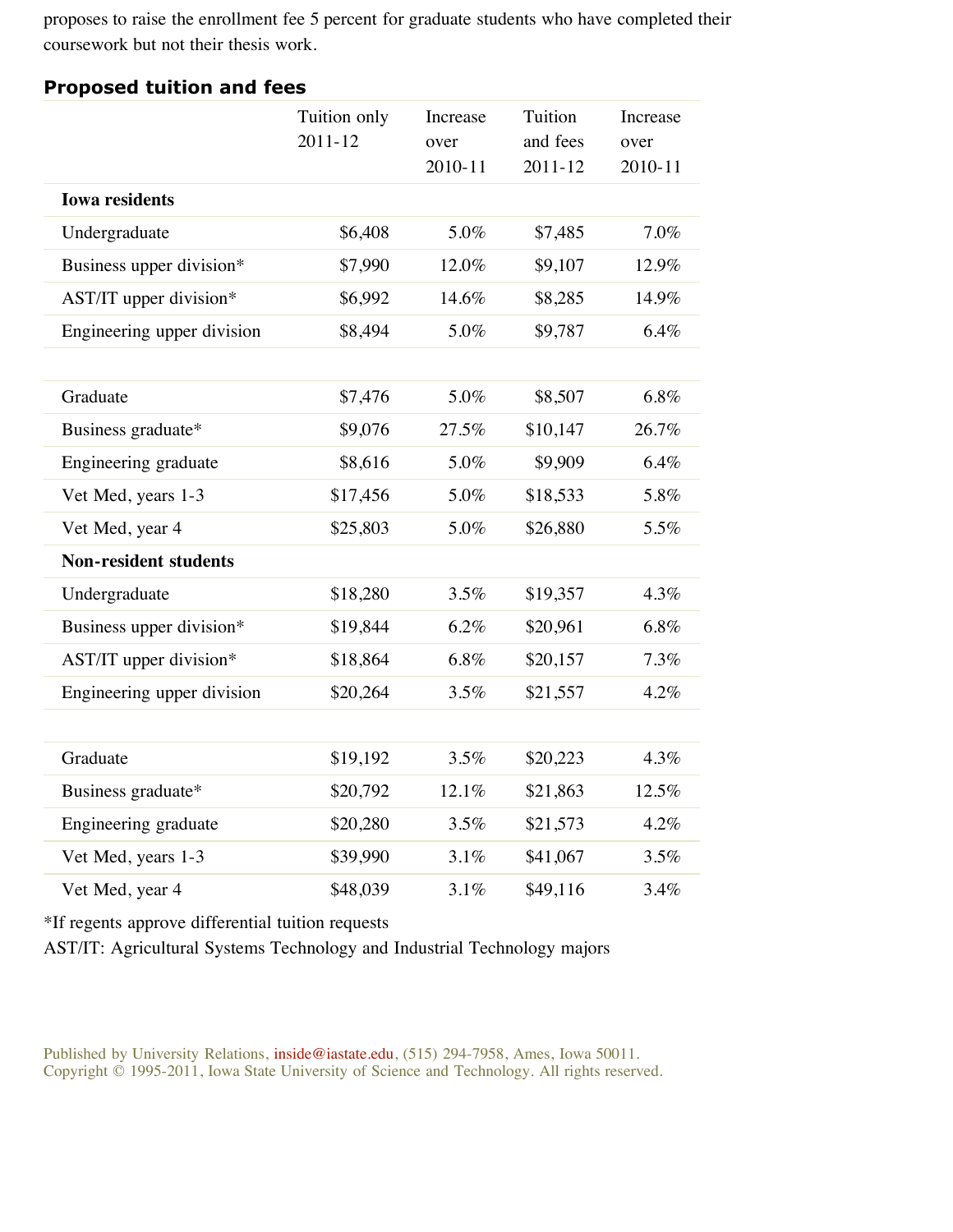SEARCH INSIDE

Feb. 10, 2011

ShareThis



### **Weekend festival at Reiman Gardens highlights the orchid**

Take a break from winter to view exotic orchid varieties and purchase orchid plants and orchidrelated items from Midwest vendors at Reiman Gardens' annual Orchid Fest Saturday, Feb. 12 (10 a.m.-4:30 p.m.) and Sunday, Feb. 13 (11 a.m.-4:30 p.m.).

Members of the Central Iowa Orchid Society will staff a booth both days, providing novices and experienced growers an opportunity to get answers to their questions about growing orchids.

There will be a guest presentation each day at 1 p.m. Nile Dusdieker of Cedar Rapids, a member of the Quad Cities-area IlIowa Orchid Society, will talk on Saturday; Carson Whitlow of Adel, president of the Central Iowa Orchid Society, will speak on Sunday.

A planned orchid repotting seminar scheduled for both mornings was canceled. Visitors to Orchid Fest pay the usual gardens admission (\$8 adults, \$4 ages 4-17 years); members and ISU students are admitted free.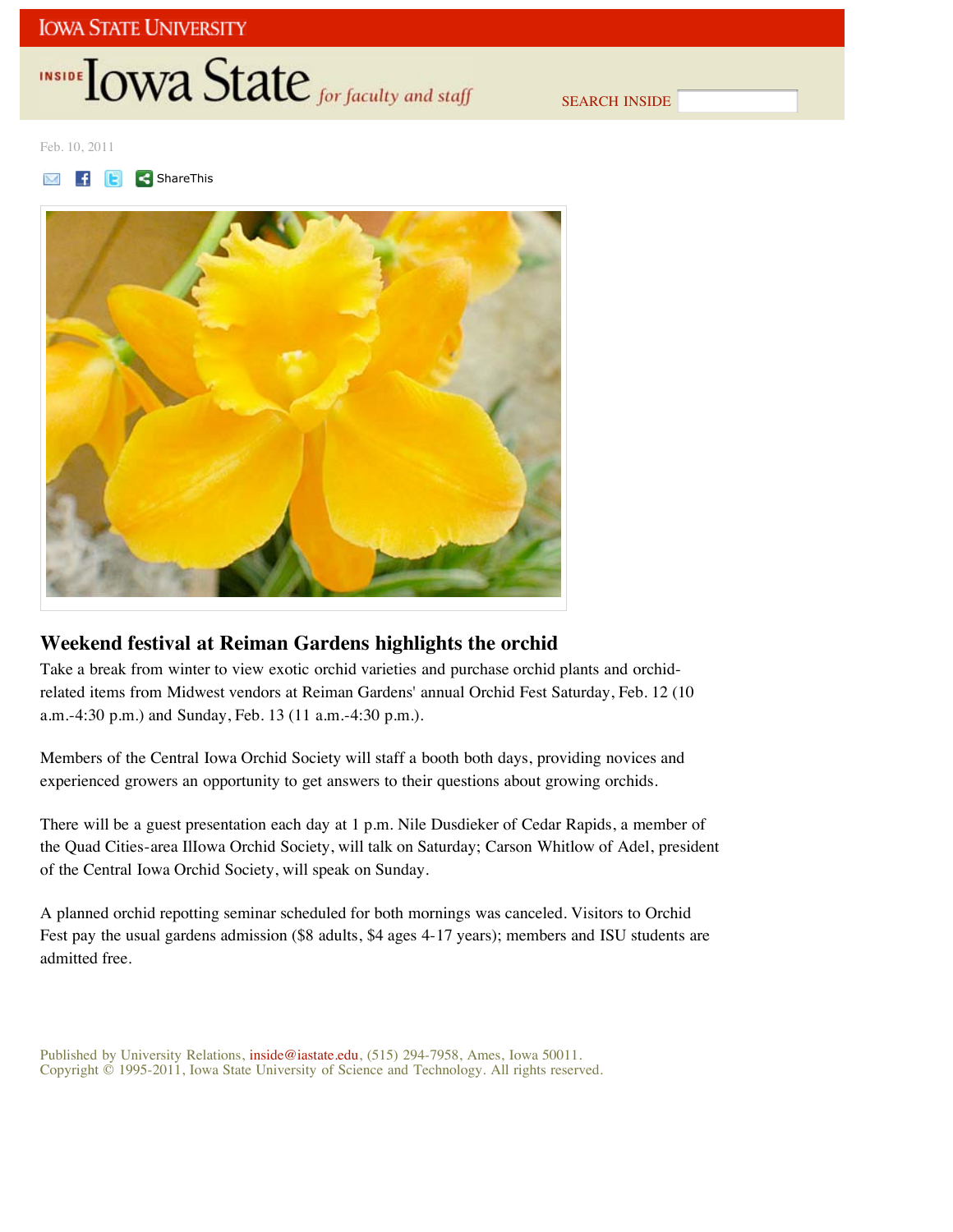SEARCH INSIDE

Feb. 10, 2011

**M f E ShareThis** 

### **Estimates on summer flood, wind damage are coming down**

by Anne Krapfl

Vice president for business and finance Warren Madden provided another update to the state Board of Regents Feb. 3 on reconstruction and mitigation efforts following flooding on campus in August and a damaging windstorm in July. Madden said FEMA officials have completed their on-campus assessment of damages and approved 58 project worksheets for reimbursable renovation work at 117 different sites. Mitigation strategies for a few buildings still are being investigated, he said. He anticipates that planning process to wrap up by early May.

Madden said university officials' estimate of total damages to buildings still isn't final, but will be lower than \$40 million -- and perhaps closer to \$30 million, not the initial \$50 million estimate. Iowa State will apply for, and hopes to secure some funding through, a FEMA competitive grant program that provides funds for longterm mitigation projects.

### **More regents coverage**

Five percent tuition hike request goes to regents; decision expected in March

### **Entrepreneurial alumni**

University professor of economics Peter Orazem presented the results

of an ISU alumni career survey (approximately 25,000 alums from the classes of 1986 to 2006), conducted by a team from his department that focused on entrepreneurship, job creation and factors that increase the probability of each. The research team received more than 5,400 valid responses in the 2008 survey. Among the findings:

- 38 percent of alumni live in Iowa
- 69 percent graduated in four years or less; 92 percent graduated in five years or less
- Students with more specialized programs and fewer electives graduated in less time and found jobs as technicians and specialists
- Students with broad academic programs and more elective courses were more entrepreneurial as alumni
- Of the 19,442 businesses alumni started, 35 percent were in Iowa; another 25 percent were in Illinois or Minnesota
- On average, 9.5 percent of the businesses were internet-based (for graduates after 1996, the rates rose to between 13 and 15 percent)
- Nationally, two-thirds of new small businesses fold within six years; among ISU entrepreneurial alumni, 70 percent were still going after more than six years

More survey results are available online in two working papers (February 2009 and February 2010) developed by the team.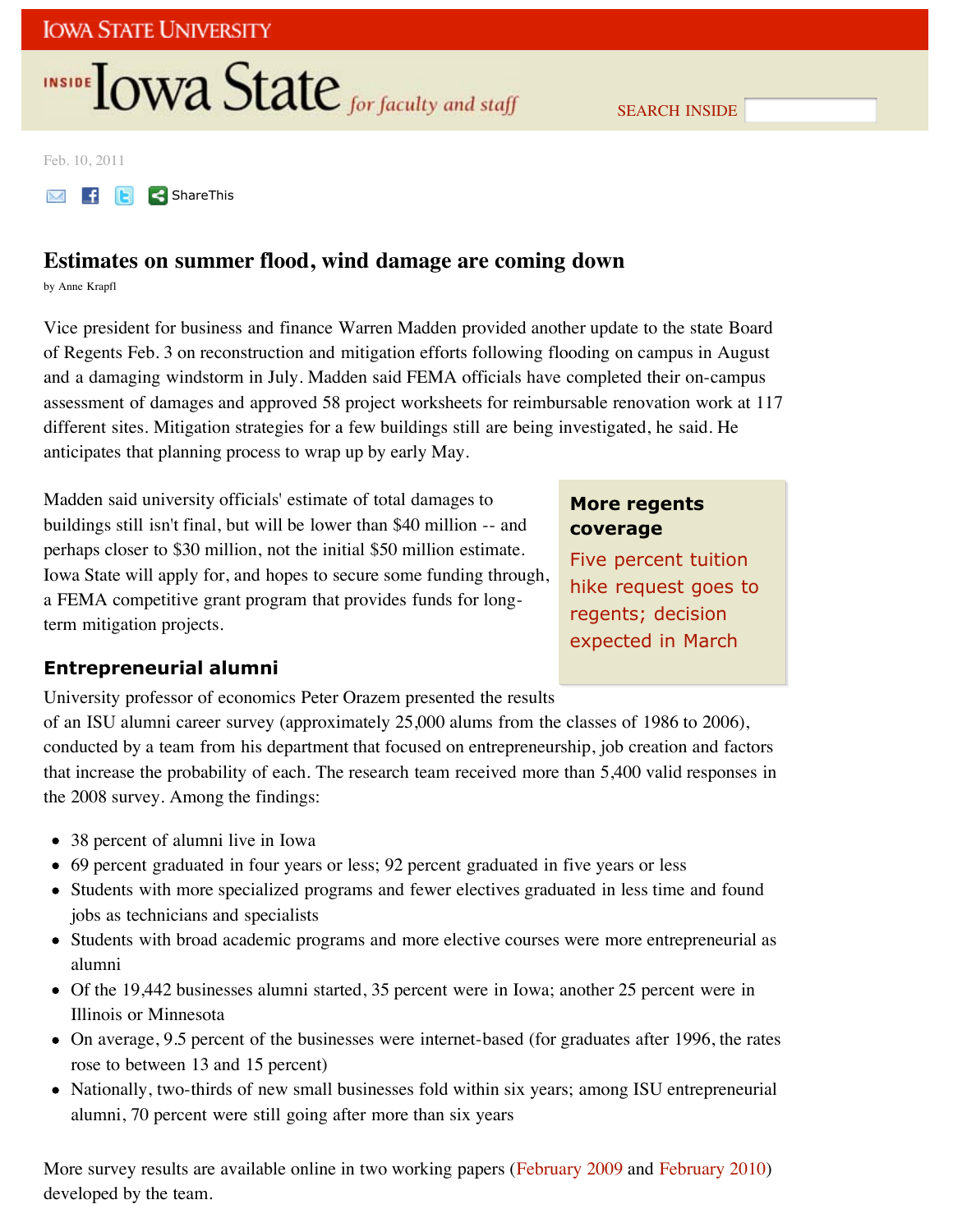### **Project approvals**

In other business, the board:

- Gave final approval to replace the heating, ventilating and air conditioning system for the Laboratory Animal Resources central facility within the College of Veterinary Medicine building. It will be independent of the current system, which also serves offices and classrooms. The intent is to create high-quality lab animal space that can support more externally funded research. As proposed, 99 percent of the \$4.4 million price tag will be covered by ARRA (American Recovery and Reinvestment Act) funds via a grant from the National Institutes of Health. The office of the vice president for research and economic development will provide the rest.
- Approved a revised budget (from \$2.85 million to \$3.63 million) for improvements to Willow residence hall that include a new fire suppression system, energy-efficient windows and repairs to exterior concrete panels. Residence improvement funds will cover this project.
- Approved a 41-year lease between the university and the city of Ames' transit agency to develop an intermodal transportation facility on university property on Hayward Avenue south of Lincoln Way. The lease requires no payments.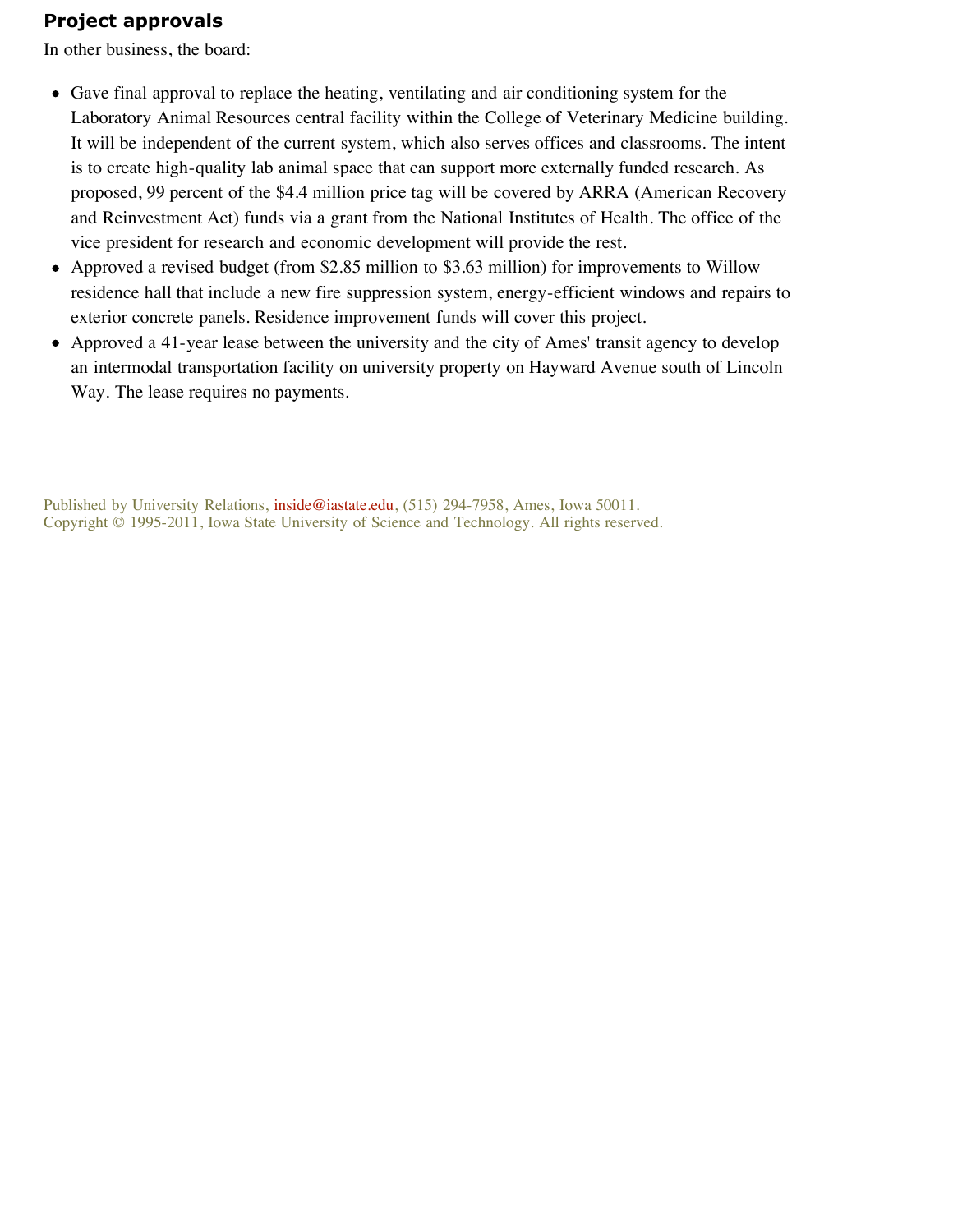SEARCH INSIDE

Feb. 10, 2011

**M F E ShareThis** 

### **Five finalists named in search for next VP for extension and outreach**

Five candidates for the position of Vice President for Extension and Outreach will interview on campus during the time period Feb. 14-March 1. The candidates are:

- Michael Gray, professor and interim assistant dean of Agriculture and Natural Resources Extension at the University of Illinois, Urbana-Champaign
- Cathann Kress, senior policy analyst and program lead for military community and family policy in the Office of Family Policy, Children and Youth, U.S. Department of Defense, Washington, D.C.
- Gerald Miller, interim vice president for extension and outreach and interim director of the Cooperative Extension Service at Iowa State University
- A. Scott Reed, vice provost for university outreach and engagement at Oregon State University, Corvallis
- Michael Schmitt, senior associate dean for University of Minnesota Extension and associate director of the Minnesota Agricultural Experiment Station

More information about the candidates is available from their vitas, which have been posted on the search website.

As previously announced, their campus interviews will include meetings with a variety of stakeholders and an open forum with the university community. The open forums may be viewed live online via ISU Extension's Adobe Connect system and also will be archived for viewing after March 1.

All five open forums will be held in 1951 Food Sciences (an auditorium). Dates and times are as follows:

- Gerald Miller, Iowa State University, Feb. 15, 3-4:30 p.m.
- A. Scott Reed, Oregon State University, Feb. 17, 3-4:30 p.m.
- Michael Schmitt, University of Minnesota, Feb. 22, 3:30-5 p.m.
- Michael Gray, University of Illinois, Feb. 24, 3-4:30 p.m.
- Cathann Kress, U.S. Department of Defense, March 1, 3-4:30 p.m.